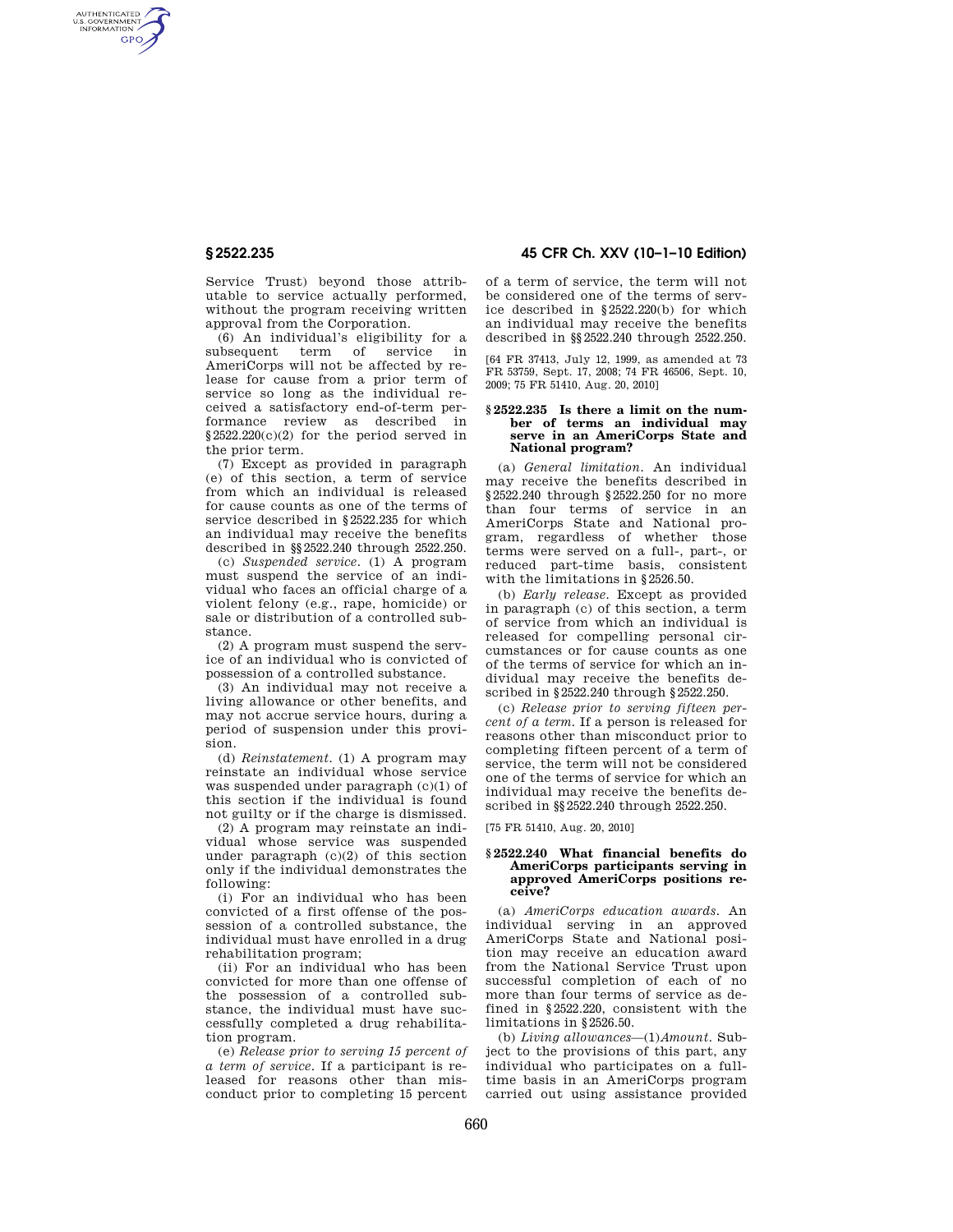# **Corporation for National and Community Service § 2522.240**

pursuant to §2521.30 of this chapter, including an AmeriCorps program that receives educational awards only pursuant to §2521.30(c) of this chapter, will receive a living allowance in an amount equal to or greater than the average annual subsistence allowance provided to VISTA volunteers under §105 of the Domestic Volunteer Service Act of 1973 (42 U.S.C. 4955). This requirement will not apply to any program that was in existence prior to September 21, 1993 (the date of the enactment of the National and Community Service Trust Act of 1993).

(2) *Maximum living allowance.* With the exception of a professional corps<br>described in  $82522110(a)(3)$  the  $§2522.110(a)(3),$  the AmeriCorps living allowances may not exceed 200 percent of the average annual subsistence allowance provided to VISTA volunteers under section 105 of the Domestic Volunteer Service Act of 1973 (42 U.S.C. 4955). A professional corps AmeriCorps program may provide a stipend in excess of the maximum, subject to the following conditions: (i) Corporation assistance may not be used to pay for any portion of the allowance; and

(ii) The program must be operated directly by the applicant, selected on a competitive basis by submitting an application to the Corporation, and may not be included in a State's application for AmeriCorps program funds distributed by formula under §2521.30(a)(2) of this chapter.

(3) *Living allowances for part-time participants.* Programs may, but are not required to, provide living allowances to individuals participating on a parttime basis (or a reduced term of part-<br>time service authorized under time service authorized §2522.220(a)(3). Such living allowances should be prorated to the living allowance authorized in paragraph (b)(1) of this section and will comply with such restrictions therein.

(4) *Waiver or reduction of living allowance for programs.* The Corporation may, at its discretion, waive or reduce the living allowance requirements if a program can demonstrate to the satisfaction of the Corporation that such requirements are inconsistent with the objectives of the program, and that participants will be able to meet the necessary and reasonable costs of living (including food, housing, and transportation) in the area in which the program is located.

(5) *Waiver or reduction of living allowance by participants.* A participant may waive all or part of the receipt of a living allowance. The participant may revoke this waiver at any time during the participant's term of service. If the participant revokes the living allowance waiver, the participant may begin receiving his or her living allowance prospective from the date of the revocation; a participant may not receive any portion of the living allowance that may have accrued during the waiver period.

(6) *Limitation on Federal share.* The Federal share, including Corporation and other Federal funds, of the total amount provided to an AmeriCorps participant for a living allowance is limited as follows:

(i) In no case may the Federal share exceed 85% of the minimum required living allowance enumerated in paragraph (b)(1) of this section.

(ii) For professional corps described in paragraph (b)(2)(i) of this section, Corporation and other Federal funds may be used to pay for no portion of the living allowance.

(iii) If the minimum living allowance requirements has been waived or reduced pursuant to paragraph (b)(4) of this section and the amount of the living allowance provided to a participant has been reduced correspondingly—

(A) In general, the Federal share may not exceed 85% of the reduced living allowance; however,

(B) If a participant is serving in a program that provides room or board, the Corporation will consider on a case-by-case basis allowing the portion of that living allowance that may be paid using Corporation and other Federal funds to be between 85% and 100%.

(c) *Financial benefits for participants during an extended term of service for disaster purposes.* An AmeriCorps participant performing extended service under §2522.220(f) may continue to receive a living allowance under paragraph (b) and other benefits under §2522.250, but may not receive an additional